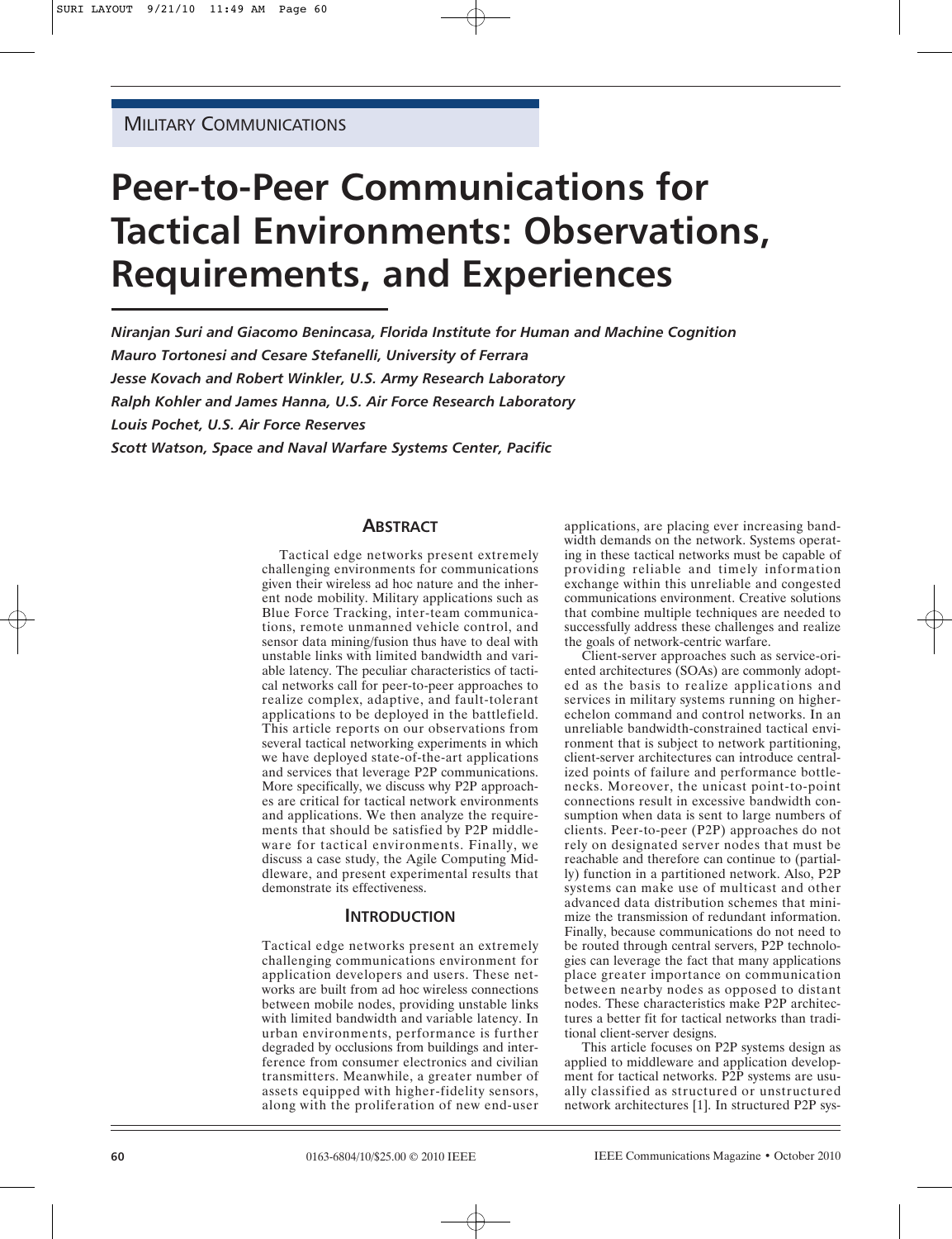tems, nodes cooperate to maintain a distributed database that contains information about the location of resources (i.e., nodes, files, services, etc.) within the network. In unstructured P2P systems, instead, nodes have to advertise resource location or discover resources by broadcasting queries over the network. A resource location database reduces the number of messages required for resource discovery and facilitates the discovery of non-replicated resources. However, in highly dynamic network environments such as tactical networks, the bandwidth and computational overhead required to maintain the distributed database in a consistent state typically outweighs its benefits. On the other hand, unstructured P2P systems have to deal with scalability issues related to the broadcast of queries across the network, but their inherent resilience to node churn makes them better suited to mobile ad hoc and tactical environments.

Based on experiences from experiments and exercises, we present scenarios, such as Blue Force Tracking (BFT), remote unmanned vehicle control, and sensor data mining/fusion, that benefit from P2P approaches. These observations are subsequently developed into specific technical requirements. The observations and requirements that are presented take into account the perspectives of the Air Force, the Army, and the Navy and Marine Corps. While the focus is on P2P aspects, we briefly discuss the intersection of P2P with client/server approaches and SOAs.

Finally, the article presents a case study using the Agile Computing Middleware, a software framework that enables the realization of applications and services for tactical edge networks. We discuss the Group Manager discovery and the DisService information dissemination components, which support P2P applications. We provide experimental results that demonstrate the effectiveness of the P2P approach. The Agile Computing Middleware, initially developed to address the requirements of Army battlefield environments, has been extended to support Air Force requirements, and is currently being extended to satisfy Navy and Marine Corps requirements.

# **PEER-TO-PEER COMMUNICATION SCENARIOS IN TACTICAL ENVIRONMENTS**

During the last eight years, we have collectively participated in a number of tests, experiments, demonstrations, and exercises involving tactical environments. These include the Horizontal Fusion Quantum Leap experiments in 2003 and 2004 (QL-1 and QL-2), the C4ISR<sup>1</sup> On the Move (C4ISR OTM) experiments in 2006, 2007, and 2008, the Joint Forces Command (JFCOM) Empire Challenge in 2009 (EC-2009), JFCOM BoldQuest (BQ) exercises in 2007 and 2009, the Office of Naval Research (ONR) ISR-C22 experiment in 2009, the Defense Advanced Research Projects Agency (DARPA)/SSC Pacific SIE-DTN3 field test in 2010, and the Joint Expeditionary Forces Experiment (JEFX) in



**Figure 1.** *Tactical networking environment with peer-to-peer clusters.*

2008, 2009, and 2010. Figure 1 shows the typical nature of the networks we have observed in these exercises — clusters of edge nodes that are interconnected via reach-back links. In particular, we note that the size of the individual clusters range from 10 to 20 nodes. P2P approaches are most applicable within these individual clusters, with other communication protocols being more appropriate for the reachback links [2]. In this section we distill and summarize the scenarios and discuss the benefits of P2P approaches.

#### **BLUE FORCE TRACKING**

Perhaps the most fundamental need for tactical users is Blue Force Tracking (BFT) — applications that provide situational awareness information regarding the presence and location of friendly forces. BFT is critical to avoid friendly fire accidents. The dynamic, geographically sensitive nature of most tactical situations makes BFT applications well suited to P2P architectures. Even in an unreliable communications environment that prevents connections to a central BFT server, nodes in close proximity are likely to still be able to communicate with each other and share critical location information. P2P-based BFT systems enable this mode of operation. Furthermore, P2P approaches can be more bandwidth-efficient — a critical resource in tactical networks.

BFT also provides a good example of the proximity/precision correlation. When users are operating in close proximity, it is more important that their relative positioning be exchanged reliably, quickly, and frequently between each other. As they are located farther apart, the information may be aggregated and exchanged less frequently. This requirement occurs in other application scenarios as well, and advanced P2P architectures can provide this capability.

#### **RESOURCE DISCOVERY AND AWARENESS**

Another fundamental need of tactical users and applications is discovery and awareness of available resources or assets. Resources can include deployed sensors, manned vehicles, autonomous air and ground vehicles, and even other users themselves. Resources may pertain to the platform itself or to services provided by a platform.

*<sup>1</sup> C4ISR is an acronym for Command, Control, Communications, and Computers for Intelligence, Surveillance and Reconnaissance, and usually refers to the set of systems and networks that enable net-centric operations.*

*<sup>2</sup> ISR-C2 is an acronym for Intelligence, Surveillance, and Reconnaissance for Command and Control — a concept similar to C4ISR.*

*<sup>3</sup> SIE-DTN is the Service Interoperability Environment with Disruption Tolerant Networking — a field test conducted by the Navy's SPAWAR Systems Center Pacific and DARPA.*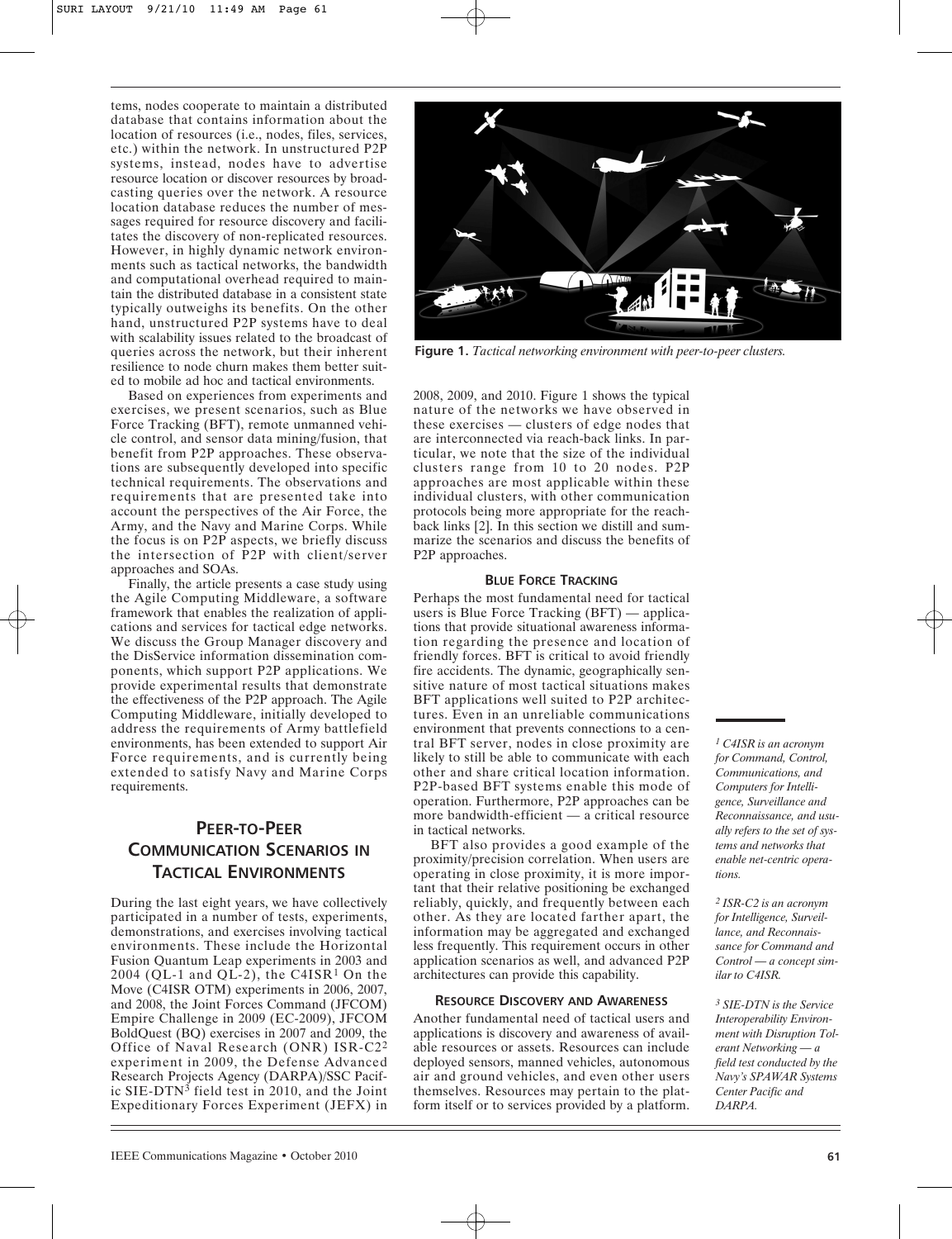*Unmanned ground and air vehicles are becoming more common in military operations. As the number and type of unmanned assets increase, the importance of distributed P2P technologies for discovering and controlling these assets increases as well.*

For example, an unmanned air vehicle (UAV) may provide a *video feed* service. Resource discovery is an essential prerequisite for many other operations, such as tasking of autonomous vehicles, gathering data from sensors, and communicating with other users. For example, at QL-2, C4ISR OTM, and ISR-C2, dismounted soldiers were discovering available robotic assets, deployed perimeter sensors, as well as other soldiers. In the JEFX and BoldQuest exercises, a user on the ground was discovering airborne assets along with data feeds being generated by the airborne assets.

An equally important aspect that complements resource discovery is continued awareness of the resource. For example, consider a user that has tasked perimeter trip-wire sensors to notify the user of any incursions, but never receives any notifications from the sensors. This may simply be because the sensors have not detected anything. It could also be because the sensors are malfunctioning or out of communications range. There is a significant difference between these two scenarios, and the user must be able to differentiate between them. Systems must provide status information regarding assets and the communications links between them so that users can be confident that the system is functioning properly.

Client-server discovery systems generally rely on one or more centralized registries, which become critical points of failure in the unreliable tactical network environment. With a centralized system, two nodes that are able to communicate with each other, but not with the central registry, will not be able to discover each other. There is also the initial problem of locating the registry, usually solved by statically configuring each client with the address of the registry server. If the registry must be moved, or if a client would be best served by using another registry server, the client's configuration must be changed. This is not always possible. For these reasons, resource discovery and awareness services in tactical edge networks are best provided through P2P approaches.

#### **GEOGRAPHICALLY DIRECTED/CONSTRAINED OPERATIONS**

In military applications, many requests for information or assets are constrained by geography. For example, a trip-wire perimeter sensor that is triggered may cause a user (or an automated process) to look for a visual sensor that can provide imagery in the vicinity of the sensor's location. Similarly, a user may wish to find the closest available robot or UAV to a building to be examined or monitored. The geographical constraints may apply to the node itself or, in the case of a sensor node, to the sensor's area of coverage. A related feature is a geographic subscription to information. For example, the RouteScout application for JEFX 2010 allows the mission path to be used as a geographically constrained search for information along the path. For the Marine Corps, we have developed a mechanism to model the mission characteristics, including the set of possible paths, which is subsequently used by peers to push relevant information to the users' nodes.

#### **SENSOR DATA EXCHANGE**

Unattended ground sensor systems currently fielded by the military generally rely on satellite communications for data transmission. This approach has a number of drawbacks. Satellite communications require a transceiver with a clear view of the sky, and low-power satellite modems suitable for embedded sensor applications are very slow (on the order of a few kilobits per second). By using P2P models combined with mobile ad hoc network technologies, sensors can use high-speed short-range radios to exchange and exfiltrate data to other sensors and nearby units. With a high-speed P2P link, a sensor can send high-resolution imagery and motion video that would be impractical to transmit over a low-speed satellite link. Additionally, P2P technologies can be used to build store-and-forward sensor networks, where a sensor that is not in communications range of a data consumer will locally store detection data and forward it to consumers as they come in range. These P2P approaches can work side by side with existing satellite reach-back systems, enabling advanced applications without interfering with current infrastructure and doctrine.

#### **UNMANNED VEHICLE OPERATIONS**

Unmanned ground and air vehicles are becoming increasingly common in military operations. As the number and type of unmanned assets increase, the importance of distributed P2P technologies for discovering and controlling these assets increases as well. For example, if a combat unit has a number of unmanned assets and a number of controllers, a P2P discovery mechanism is required so that any controller can discover and connect to any asset, as it may not be known in advance which controllers will be used with a particular asset. P2P systems are also useful for integrating unmanned assets into the BFT systems described earlier. Additionally, a major focus of current unmanned systems research is developing collaborative behaviors where multiple assets cooperate to accomplish a task. To execute these behaviors, assets must be able to discover other nearby assets and then exchange state information as the task is being performed. The proximity/precision correlation applies here as well. P2P systems are useful for accomplishing these goals in a decentralized manner.

# **SENSOR DATA MINING, DATA FUSION, AND DISTRIBUTED CROSS-CUING**

Multiple factors are driving the battlefield to be increasingly covered with distributed sensors that are capable of generating large quantities of data. Data mining, data fusion, and cross-cuing are all mechanisms to reduce data overload by aggregating, correlating, transcoding, and filtering raw data into useful information. When such sensor operations are in close geographical proximity, P2P approaches are more effective because they can exploit multicasting over shortrange wireless links that require less power and provide higher bandwidth.

P2P systems can also be used to provide automated, dynamic, self-configuring cross-cuing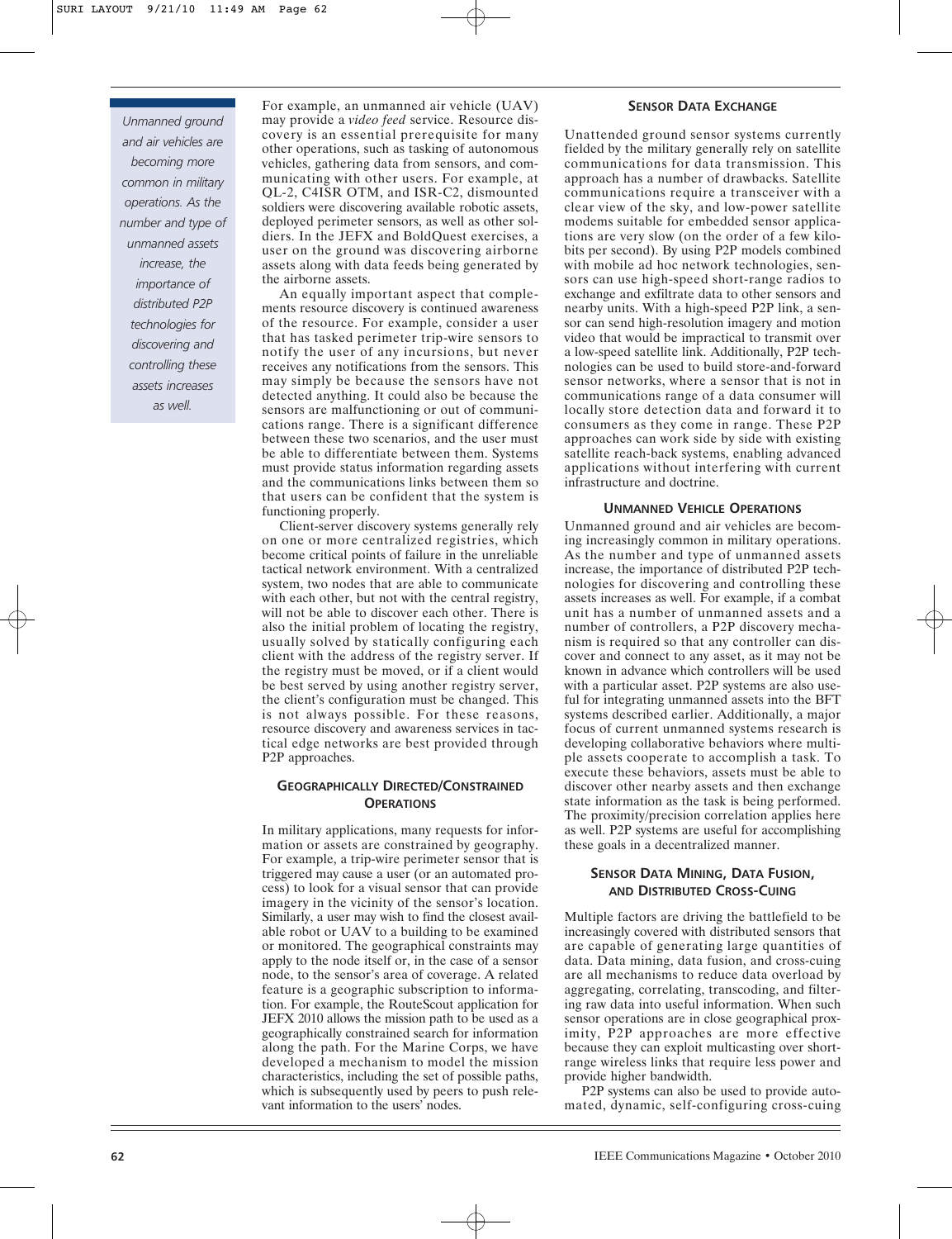capabilities between unattended sensors and other assets. For example, a small sensor that contains a motion detector or vibration sensor but no camera can be used to trigger a different camera-equipped sensor to take an image or record a video, cuing the camera as necessary. Additionally, if a UAV or other similar asset happens to be nearby, the imager on the UAV could also be cued and tasked.

# **SECURE CHAT, MEDIA EXCHANGE, AND SOCIAL NETWORKING**

Military operators have embraced aspects of social networking to improve effectiveness of mission execution. Tools include instant messaging, marking up and sharing multimedia objects such as pictures and video, collaborative map annotation, and other forms of communication. Soldiers use these tools to maintain situation awareness, coordinate, and exchange information in an effective and clandestine manner. They share useful tidbits of intelligence information, contact subject matter experts to ask for opinions, and dynamically replan their strategy as necessary. Many of these operations involve communicating with peers who are on the same mission or in their physical proximity. Therefore, P2P systems are the best approach to supporting these scenarios.

# **TECHNICAL REQUIREMENTS FOR PEER-TO-PEER SYSTEMS**

In this section we develop technical requirements for P2P systems that can address the types of scenarios described in the previous section. We have addressed many of these requirements in developing the Agile Computing Middleware, described later in this article.

#### **AUTOMATIC CONFIGURATION**

The dynamic nature and high operational tempo of most tactical environments does not allow time for system configuration. Therefore, wherever possible, systems should automatically configure themselves within the network and provide the capabilities necessary for the users. P2P systems naturally address this requirement by removing the need to configure clients with information about servers that need to be accessed. Systems should also minimize requiring users to configure network settings and specify IP addresses of other information producers and consumers. Gateways and other structural aspects of the P2P network should be automatically discovered as nodes join and leave networks.

#### **BANDWIDTH-EFFICIENT PEER DISCOVERY**

Discovery of other peers is the most fundamental requirement for P2P systems, as it is a prerequisite for most other operations. Peer discovery is closely related to service advertisement and search. Typically, peer discovery applies at the platform or node level, whereas advertisement and search apply at the service level. For example, at C4ISR OTM, each ground robot advertised a Robot Agent service that was

discovered by operator control units (OCUs) used to tele-operate the robots. Similarly, highmobility multipurpose wheeled vehicles (HMMVWs) advertised numerous services such as Blue Force Tracking, data fusion, and language translation services that were looked up by other peer users.

Peer discovery must be bandwidth-efficient and adapt to different types and qualities of network links. Ground-based military operations on urban terrain (MOUT) scenarios such as QL and C4ISR OTM use wideband radios that provide reasonable bandwidth on the order of 1 Mb/s. However, the airborne networking environment is more constrained. For example, during BQ 2007 and JEFX 2007, long-range UHF links were utilized between the aircraft and ground nodes, which provided a bandwidth of 10 kb/s or less. In BQ 2009 and JEFX 2009 the move to new prototype radios (e.g., DARPA Quint Networking Technology) provided much higher bandwidth. However, these broadband radios and waveforms provide significantly shorter range, and certain operations still require lowbandwidth UHF links. Therefore, it is critical that peer discovery be adaptive in terms of bandwidth utilization.

There are several commercial and open source efforts that address peer discovery. Examples include JXTA [3], Zeroconf [4] implementations such as Apple's Bonjour and Avahi's mDNS/DNS-SD, XMPP [5], Session Initiation Protocol (SIP) [6], and uPnP [7]. Our experience with these components shows that they do not perform well on tactical networks. These components have been designed for infrastructure networks that do not have the bandwidth and reliability challenges of tactical edge networks. We compare the performance of JXTA with the Agile Computing discovery mechanism in the section on experimental results.

#### **PEER-LOSS DISCOVERY**

Peer loss discovery is important for providing situational awareness to tactical users. In clientserver environments, a user often detects the loss of the other entity simply by detecting the loss of the connection. However, in P2P environments where the communication tends to be point-to-multipoint (e.g., using multicast), peer loss discovery is more difficult. Peer loss discovery directly contributes to increased awareness of surrounding resources.

# **DYNAMIC INFORMATION CHANNELING ACCORDING TO TOPOLOGY AND RESOURCE AVAILABILITY**

To support data mining and data fusion, as well as geographically directed resource discovery, it is necessary to provide mechanisms to convey information through a subset of the network dynamically determined by topological or resource availability constraints and manipulate data as it is transferred between peers. This is a challenging task that requires monitoring of the network topology as well as dynamically discovering and allocating computational resources along the communication path. In addition, to minimize the overhead of on-demand realloca-

*Military operators have embraced aspects of social networking to improve effectiveness of mission execution. Soldiers use these tools to maintain situation awareness, coordinate, and exchange information in an effective and clandestine manner.*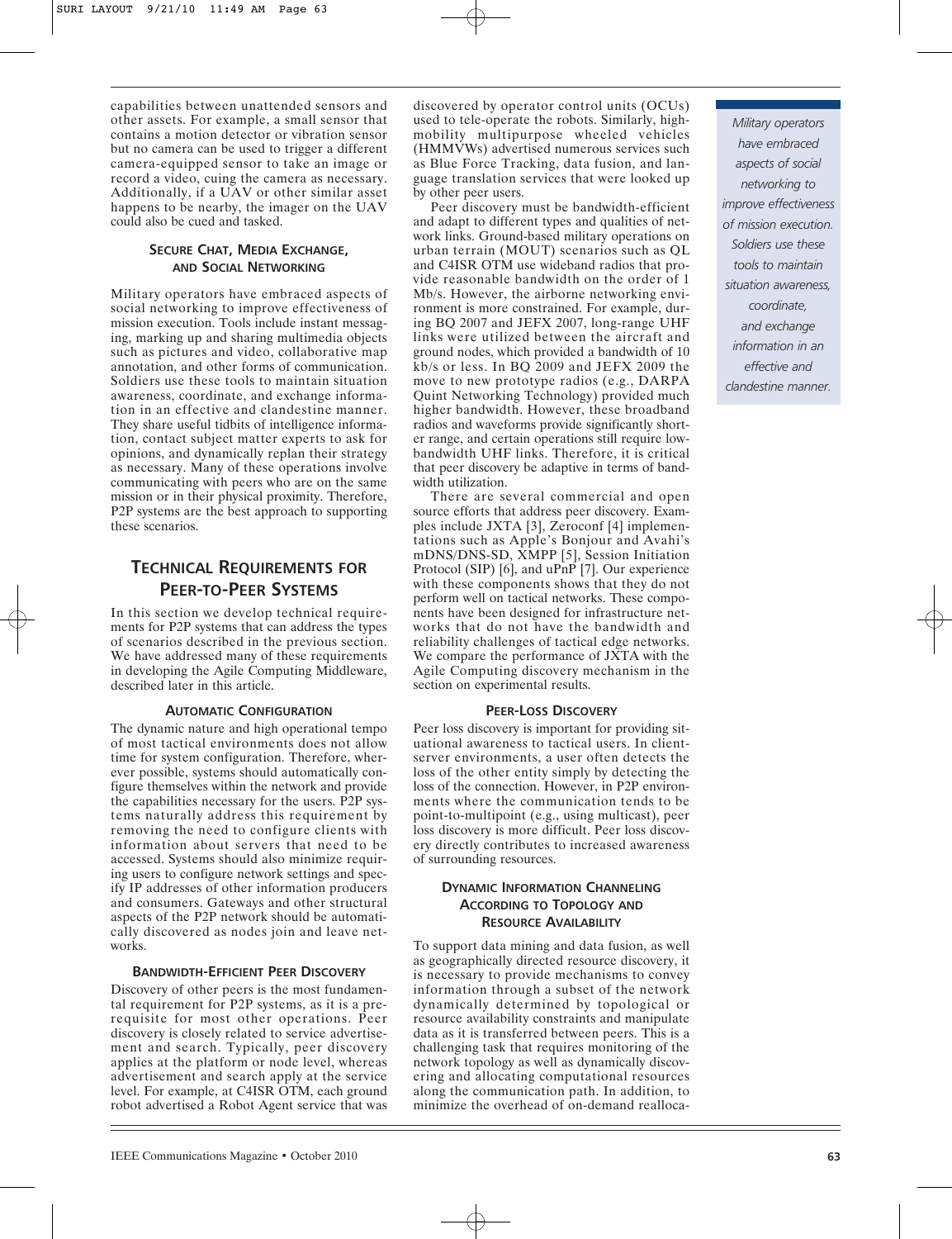*The dynamic nature of tactical networks requires disruption tolerant approaches to information dissemination. Sometimes, information must be delivered to nodes that periodically disconnect from the rest of the network, requiring reliability mechanisms such as caching and periodic retransmission of important data.*

tion protocols, proactive communication path rerouting and computational resource reassignment should be implemented based on predictions about future user requirements.

#### **ADAPTIVE DISSEMINATION**

Support for information dissemination is essential in tactical networks. To minimize communication overhead, different protocols and algorithms can be used depending on the set of receivers and the requirements of the application. In our experience tactical applications present multiple patterns of data dissemination. BFT is transmitted from each node to every other node in a many-to-many pattern. Sensor fusion requires many nodes (sensors) to transfer data to one node (fusion node) and then onto some consumers in a many-to-one-to-few pattern. For maximum efficiency, the data dissemination system must adapt its strategy based on the dissemination pattern. For instance, information that must be delivered to most of the nodes in the network is best transmitted as an all-nodes broadcast. On the other hand, information that must be delivered only to a small set of nodes, especially when in close proximity, should adopt different mechanisms. The same considerations apply to the case of multiple information sources.

Adaptation should exploit prioritization, differential update rates, reliability, and sequencing requirements as well. As discussed earlier, there is often a direct relationship between physical proximity and the requirements for precision in the information exchange between nodes. An adaptive dissemination system can exploit this to reduce bandwidth utilization. Similarly, not all consumers require the cost associated with reliable and/or sequenced delivery of information. The dissemination system should be flexible in supporting these properties when required and saving bandwidth when they are not necessary.

#### **DISRUPTION TOLERANT AND ROBUST INFORMATION DISSEMINATION**

The dynamic nature of tactical networks requires disruption-tolerant approaches to information dissemination. Sometimes, information must be delivered to nodes that periodically disconnect from the rest of the network, requiring reliability mechanisms such as caching and periodic retransmission of important (non-obsolete) data. The SIE-DTN experimentation has shown that disruption tolerance significantly improves the ability for nodes to receive data under intermittent connectivity conditions.

Systems should also provide mechanisms for robust information delivery. Techniques such as forward error correction, scattering (transmitting different portions of an object to receiving nodes and letting them recompose the original object), and layered coding (the decomposition of an object into smaller and lower-fidelity usable parts that can be rejoined by the receiver) should be adopted to improve the availability of large information objects.

Finally, systems should exploit common patterns in node mobility and information to improve the timeliness and availability of information dissemination. This requires learning mechanisms that can process node mobility and data/service usage information, identify common behaviors, and produce reliable forecasts that can be used as the basis for decision making in information caching and routing.

#### **TRACKING INFORMATION PEDIGREE**

Tracking pedigree of information entails securely maintaining meta-information regarding the source of the information, the time when the information was originated or generated, and the path the information has traversed before reaching a consumer. Information pedigree is often essential to decision making. While this requirement applies to many types of information systems, we highlight it here because P2P systems make it more challenging to track information pedigree. For example, with a client-server system, if the server is a trusted entity, the server can often assign or validate some aspects of the pedigree of the information provided by a client, and pass that on to other clients. In a P2P system, if some of the peer nodes are not trusted, additional mechanisms may be necessary to either ensure that the information satisfies necessary security requirements or adjust the pedigree appropriately.

#### **POLICY-BASED CONTROL OVER INFORMATION EXCHANGE**

Another requirement relates to control over the nature and destination of information as it is managed and disseminated in P2P systems. The frequent occurrence of joint and coalition operations, and the associated restrictions on information sharing imply that P2P systems should address this requirement. Client-server approaches are more amenable to such control over information sharing, as the servers can act as gatekeepers of the information and enforce any policies on sharing. This problem must be addressed within P2P systems if they are to be pervasive and span multiple administrative domains at the tactical edge. An alternative is a hybrid approach that uses P2P within a single administrative domain and trusted server gateways to span domains.

### **INTEGRATION WITH SERVICE-ORIENTED ARCHITECTURES**

SOAs have been widely adopted by military systems running on higher-echelon command and control (C2) networks. SOA-based approaches allow for extensive service reuse and the integration of heterogeneous services, with significant savings in development costs and time for building distributed applications. SOAs also allow the dynamic (re)composition of services at run-time, thus enabling the ad-hoc realization of complex and adaptive distributed applications.

Because of these advantages, SOAs are often proposed in tactical networks despite the challenges these architectures face in that environment [8]. Traditional SOA implementations are based on centralized service directories and strong assumptions about relatively static network topologies. Therefore, they are susceptible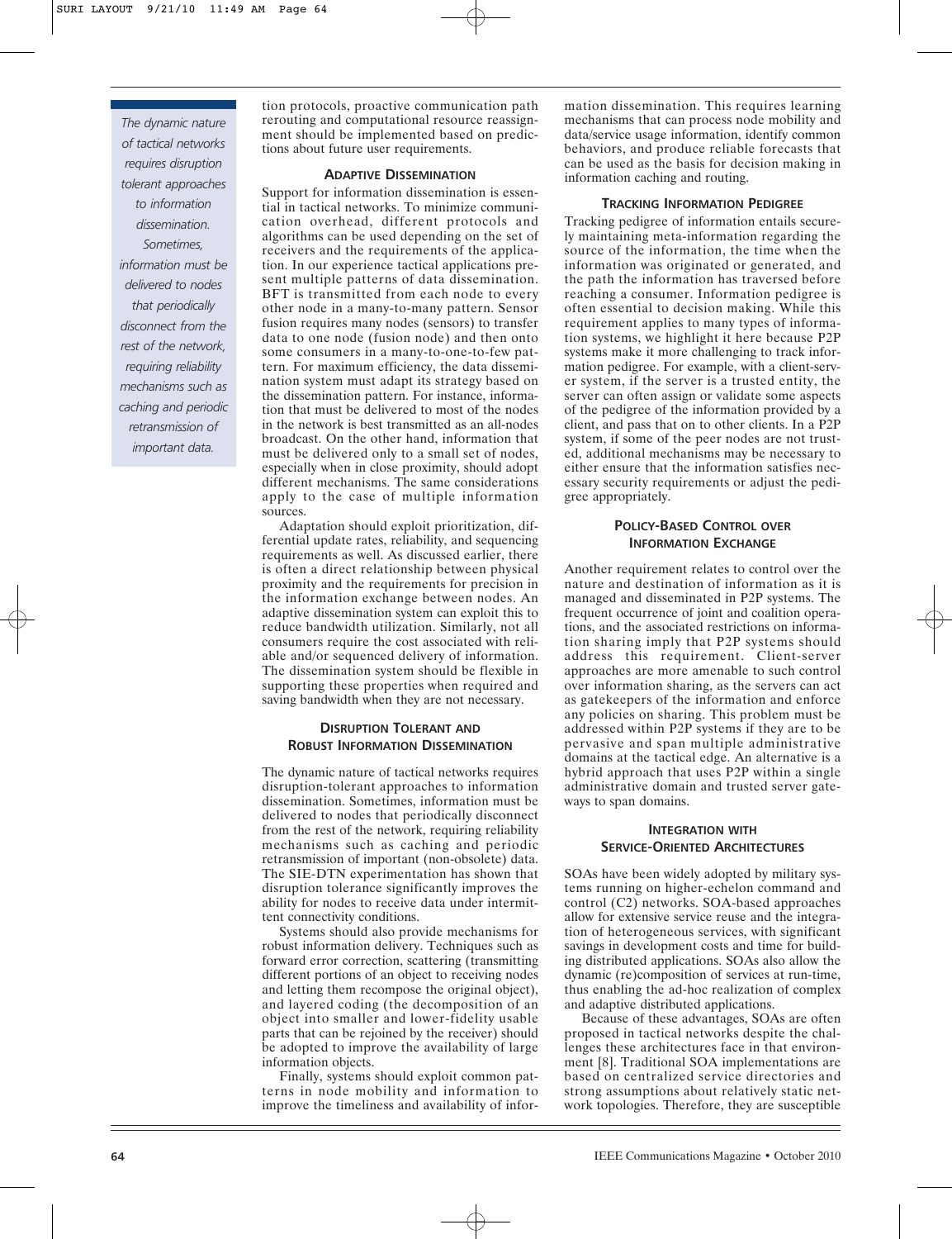

**Figure 2.** *Components of the agile computing middleware.*

to poor scalability (also caused by their RPCbased paradigm that hinders the adoption of caching) and are limited by relatively high computational and bandwidth requirements and lack of support for service migration.

These limitations call for tactical networkspecific SOA implementations as well as ad hoc integration solutions between P2P and SOA middlewares [9, 10]. As a result, P2P systems for tactical applications should include an interoperability layer that enables resource discovery and service accessibility across SOA and P2P architectures.

# **AGILE COMPUTING MIDDLEWARE**

The Agile Computing Middleware [11] has been developed over the course of the last nine years to address many of the requirements enumerated in the previous section. Figure 2 shows the key components of the middleware. In particular, this section presents two components -Group Manager and DisService — that realize P2P discovery and information dissemination. The ACINetProxy, which helps integration with legacy systems, is also briefly described. The next section presents experimental results that demonstrate the effectiveness of the P2P approach in Group Manager and DisService.

#### **GROUP MANAGER**

The Group Manager component supports peer discovery and has been optimized to be bandwidth-efficient for tactical edge networks. It supports a flexible combination of proactive advertisement and reactive search. When advertisement is activated, the frequency of advertisements depends on the node movement and the churn rate of the network. Hence, a fast-moving entity such as an aircraft would advertise more frequently, whereas a stationary ground sensor advertises slowly. Nodes can also control the *strength* of their advertisement, which is defined in terms of a metric (number of hops, distance, or link quality). The frequency and strength of advertisements provide a trade-off between discovery speed, discovery range, and bandwidth utilization. Providing control over this behavior allows nodes to select the best possible combination to suit their needs. Ground nodes that need to maintain radio silence could choose instead not to advertise at all, thereby preventing their discovery.

Discovery occurs within the context of a group, a concept that allows partitioning of network nodes into different sets. A group is identified by a name with a simple hierarchical notation, such as mil.army.arl.hf2004.ugvs. Groups are a

convenient abstraction to aggregate resources based on mission or ownership (e.g., country or branch of the armed forces). Nodes enable discovery among themselves by simply joining the same group. For example, all the nodes that are assigned to a specific mission could join a common group, thereby allowing them to be discovered by each other. Nodes are allowed to join multiple overlapping groups, and to advertise different capabilities within each group. Therefore, a node may advertise service X to other nodes participating in the same mission and service Y to other nodes that are on a different mission but belong to the same country.

Group Manager also supports private groups with restricted access and encrypted communications. Private group security leverages a preshared passphrase, often proposed in tactical military applications, where direct access to the trusted authority (TOC) is not available for encryption key generation and key exchange. Private groups make it very simple for dynamically formed ad hoc teams to verbally exchange a passphrase that may then be used to restrict access to the group. We have used this capability to easily build secure P2P chat applications that dynamically manage chat members based on their mission, role, or any other attribute. Note that encryption in private group communications does not replace standard cryptographic measures provided by most tactical radios; instead, it represents an additional security layer on top of them.

Group Manager handles discovery and maintains group membership in a completely decentralized manner. This design choice implies that there is no attempt to maintain a consistent group view of all the nodes that are members of a group, as it would require an excessive amount of bandwidth. Distributed hash table (DHT) approaches were also discarded for their high bandwidth requirements and given the high churn rate of tactical networks.

#### **DISSERVICE**

DisService is the P2P information dissemination component of the Agile Computing Middleware. In DisService information is pushed and received

*SOAs have been widely adopted by military systems running on higher-echelon command and control networks. SOA-based approaches allow for extensive service reuse and the integration of heterogeneous services, with significant savings in development costs and time for building distributed applications.*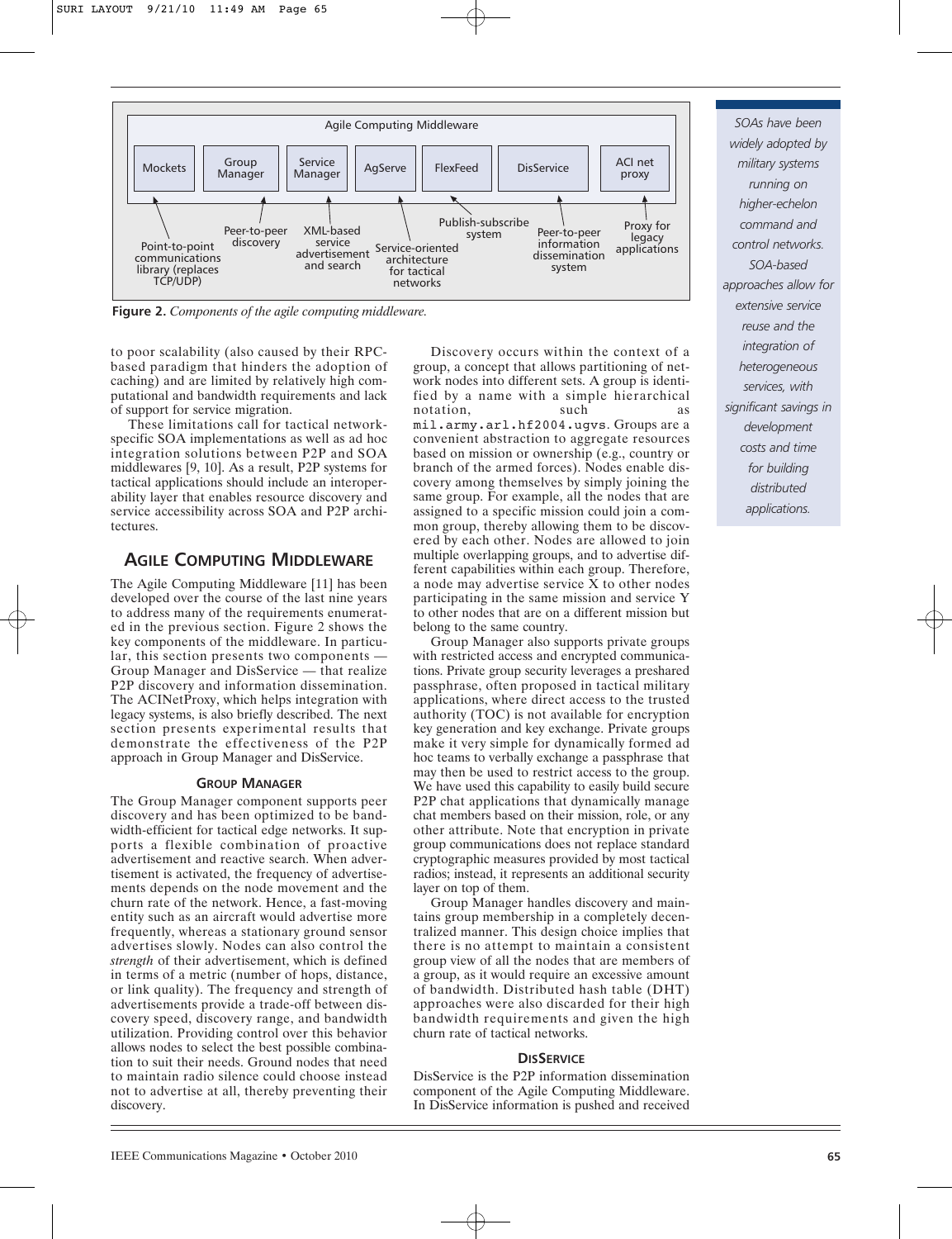

**Figure 3.** *Peer discovery experiment scenario.*

in the context of a group, using the same abstraction proposed by Group Manager. DisService is disruption tolerant and realizes several novel architectural approaches to improve dissemination and availability of data.

One of the fundamental assumptions in Dis-Service is that in a P2P wireless environment, the cost to broadcast or multicast a message to a neighbor is the same as with a unicast. Therefore, DisService always prefers broadcast or multicast communications, which enable all other direct neighbors to also receive and archive the data.4 This feature, called *opportunistic listening*, significantly increases the availability of data, especially in a tactical network where nodes and links are unstable. The next section presents experimental results that show the benefits of this feature.

Another DisService feature is flexible support for sequential and reliable message delivery. When a node subscribes to a group, it can choose whether messages should be delivered sequentially and/or reliably. Typically, sequencing increases latency and reliability increases bandwidth utilization. Therefore, DisService allows applications to make trade-offs that improve their efficiency. For example, a node could prefer unreliable but sequenced delivery for BFT information, while requiring reliable unsequenced delivery for sensor reports.

The third unique feature of DisService is that the burden of reliability, if desired, is placed on the receiver as opposed to the sender. In both the TCP and DTN models, the sender has the responsibility to retransmit the data until the receiver, or an intermediary in the case of DTNs, has acknowledged receipt. DisService instead adopts a different model where the receiver, if so desired, requests missing messages (or parts of messages) from other nodes until they have been received. The motivations behind the adoption of this model are the point-to-multipoint nature of DisService and the observation that different peers that are recipients of the same data may have different requirements for reliability. Furthermore, this approach exploits the opportunistic listening capability of DisService, where a node looking for the missing data may be able to obtain it from any other peer as well. The conventional model, where the sender wishes to ensure that a set of target nodes receive data, is also available.

DisService also supports multiple dissemination algorithms, including reliable flooding, probabilistic (epidemic) protocols, and heuristic protocols, which can be selected based on the type of information being disseminated. The specific dissemination algorithm chosen depends on the number of subscribers to a group, the nature of their subscription (reliable or not), and the relative priority. Reliable flooding is an expensive algorithm, but is appropriate for high-priority messages that must be delivered reliably. Probabilistic protocols use attributes such as the number of neighbors of nodes to determine the dissemination paths. Heuristic protocols further enhance probabilistic approaches by exploiting domain-specific knowledge to guide the probabilistic dissemination. One example of a heuristic is favoring the use of a UAV as a good intermediate node for information propagation, given the increased reach and visibility of a UAV. Another example is a node acting as a relay to a neighbor that has only one other neighbor (which implies that the first node is the only way for the second node to receive any information).

Finally, DisService provides a different approach to handle dissemination of large messages, such as multimedia objects (pictures, video, etc.). In these cases only the metadata describing the large message is disseminated to the subscribers. Each subscriber, upon evaluation of the metadata, may subsequently choose to retrieve the complete message. DisService supports two mechanisms to handle the actual dissemination of large messages. In the simple case the message is transferred as a whole from one of the source nodes to the destination node, which can now act as an additional source node. In addition, DisService supports a second approach which fragments the large message into chunks that are scattered across the network and replicated on a bandwidth-available basis. When a node wants to retrieve a message, it queries its peers to find the chunks, retrieves them, and reassembles the original message. Furthermore, where possible, the chunks are created using a data-type-specific layered encoding algorithm that allows each chunk to be independently usable. For example, large images are broken up into multiple complete but lower-resolution images that are individually usable but, when combined, recreate the original high-resolution image.

#### **INTEGRATION**

The best approach to leveraging the capabilities of the Agile Computing Middleware is to directly take advantage of the application programming interfaces (APIs) of the various components. However, we recognize that this is not always possible, especially with legacy applications. The middleware includes the ACINet-Proxy component, which provides a transparent mechanism to capture all the outgoing traffic generated by legacy TCP- and UDP-based appli-

*<sup>4</sup> Note that the cryptographic and security features included in tactical radios will ensure that nodes that should not be receiving the data will not do so. If further restricting is necessary, the notion of private groups, as described for the Group Manager, can be applied to DisService as well.*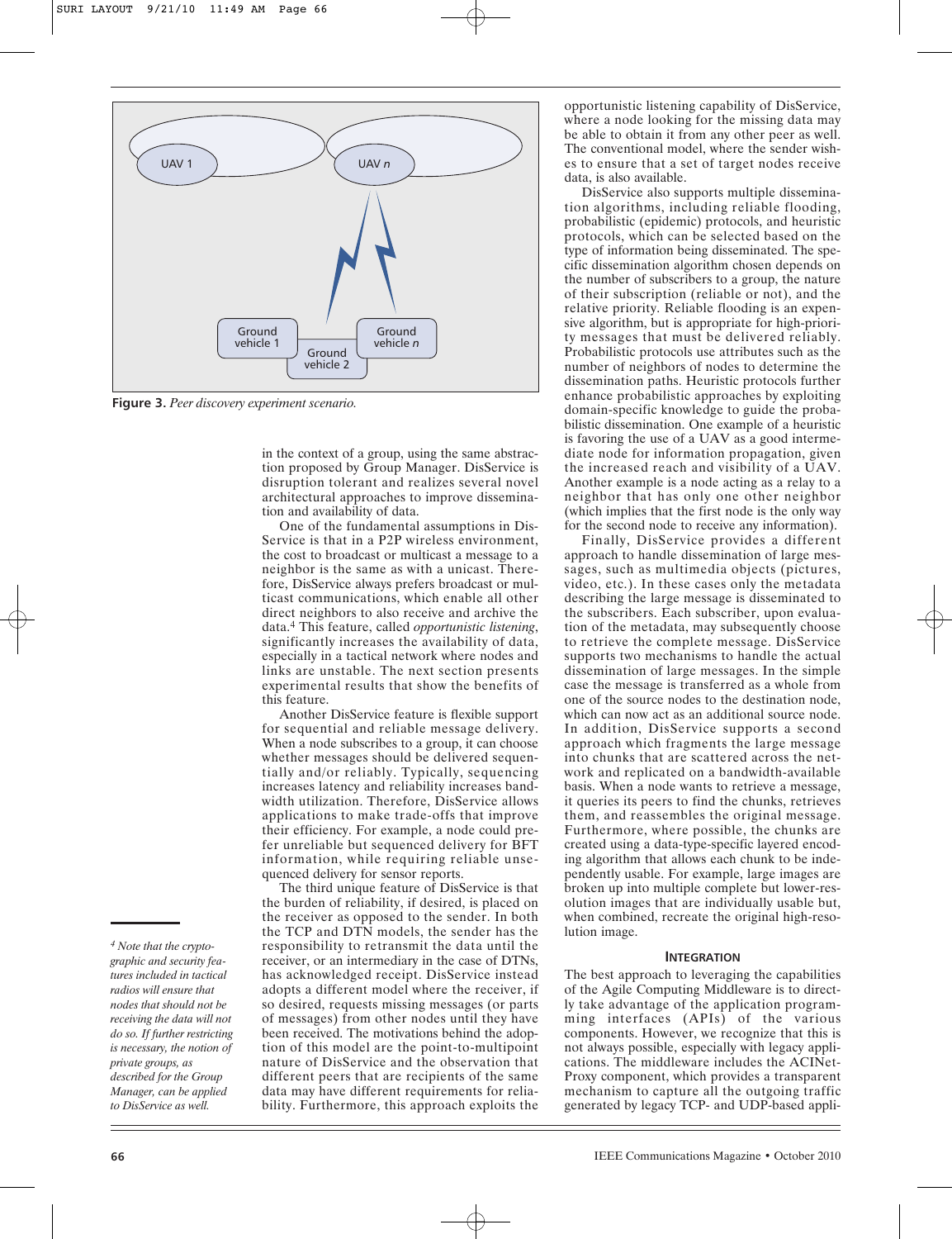cations and redirect it using middleware components. This capability is particularly useful for redirecting TCP connections to use Mockets [2] and UDP multicast to DisService. ACINetProxy is configurable via policies to support deployment on a wide range of scenarios and permits fine-grained performance tuning (e.g., prioritization and shaping of traffic).

# **EXPERIMENTAL RESULTS**

This section presents results from two experiments that evaluate the performance of the Group Manager and DisService components.

## **PEER DISCOVERY RESULTS**

In this first experiment we compare the performance of Group Manager with the JXTA middleware for P2P computing. In particular, we compare the discovery aspects of Group Manager and JXTA, and measure the relative bandwidth utilization. JXTA was chosen because its discovery mechanism is utilized by the System of Systems Common Operating Environment (SOSCOE), part of the U.S. Army Future Combat Systems and other programs. The scenario, shown in Fig. 3, consists of two to four UAVs and four to 18 ground vehicles (GVs). The connectivity between the GVs and the UAVs varies based on the position of the UAVs. In this particular experiment the GVs were attempting to discover a service advertised by the UAVs. The connectivity between the nodes was emulated using an enhanced version of the Naval Research Laboratory's Mobile Ad Hoc Network Emulator [12].

The results are shown in Table 1. While the peer discovery was completed successfully with both components, the Group Manager used substantially less bandwidth than JXTA. As the results show, JXTA used between 3.58 to 7.77 times more bandwidth than the Group Manager in default mode. The Group Manager also supports an enhanced mode that uses periodic pings to check whether nodes are still reachable, thereby addressing the peer loss discovery requirement. Even with this enhancement (which JXTA does not support), the Group Manager is more efficient, with JXTA using between 1.58 and 2.29 times more bandwidth. Also note that in this particular experiment, JXTA was operating in edge mode, where it does not use a DHT. In rendezvous mode with a DHT, JXTA used significantly more bandwidth.

## **DISSERVICE OPPORTUNISTIC LISTENING RESULTS**

This second experiment demonstrates opportunistic listening, one of the unique features of DisService. Opportunistic listening exploits peer nodes as surrogate listeners to capture information that a subset of the peer nodes are trying to receive. The scenario is shown in Fig. 4, and consists of a set of 10 ground nodes of which two nodes are trying to receive data being multicast by a UAV. The UAV makes one pass through the area as it transmits messages to the ground nodes. The bandwidth of the airborne network between the UAV and the ground nodes is assumed to be 230 kb/s, and the bandwidth of



**Figure 4.** *Opportunistic listening experiment scenario.*

| Number of<br>nodes       |                | <b>Group Manager</b>            | <b>JXTA</b>  |      |  |  |  |
|--------------------------|----------------|---------------------------------|--------------|------|--|--|--|
|                          |                | (Default)                       | (With pings) |      |  |  |  |
| <b>UAVs</b>              | GVs            | Bandwidth utilization (bytes/s) |              |      |  |  |  |
| $\overline{\phantom{0}}$ | $\overline{1}$ | 83                              | 372          | 645  |  |  |  |
| $\overline{2}$           | $\overline{2}$ | 164                             | 672          | 1106 |  |  |  |
| $\mathcal{L}$            | $\overline{3}$ | 247                             | 866          | 1536 |  |  |  |
| 2                        | $\overline{4}$ | 329                             | 1217         | 2012 |  |  |  |
| 4                        | 6              | 828                             | 1856         | 2963 |  |  |  |
| $\overline{4}$           | 10             | 1350                            | 3061         | 4849 |  |  |  |
| $\overline{4}$           | 14             | 1146                            | 2937         | 6713 |  |  |  |
| 4                        | 18             | 1451                            | 5471         | 8658 |  |  |  |

**Table 1.** *Group Manager performance (bandwidth) for peer discovery.*

the P2P network between the ground nodes is assumed to be 1 Mb/s. In the baseline case, we report on the percentage of messages received via UDP multicast by the two interested ground nodes. In the DisService case, the ground nodes exchange missing data between themselves to maximize the number of messages correctly received by the two ground nodes.

The results, with varying message sizes and network reliability, are shown in Table 2 and illustrate the benefit of opportunistic listening. For example, with a  $UAV$  link reliability of 70–80 percent, only 20 percent of messages of size 7 kbytes are successfully delivered due to IP fragments being lost. With DisService, the target nodes are able to obtain these missing fragments from other peers and reassemble the messages intact, thereby improving performance significantly. Even with very poor UAV link reliability of 30–50 percent, DisService is able to receive a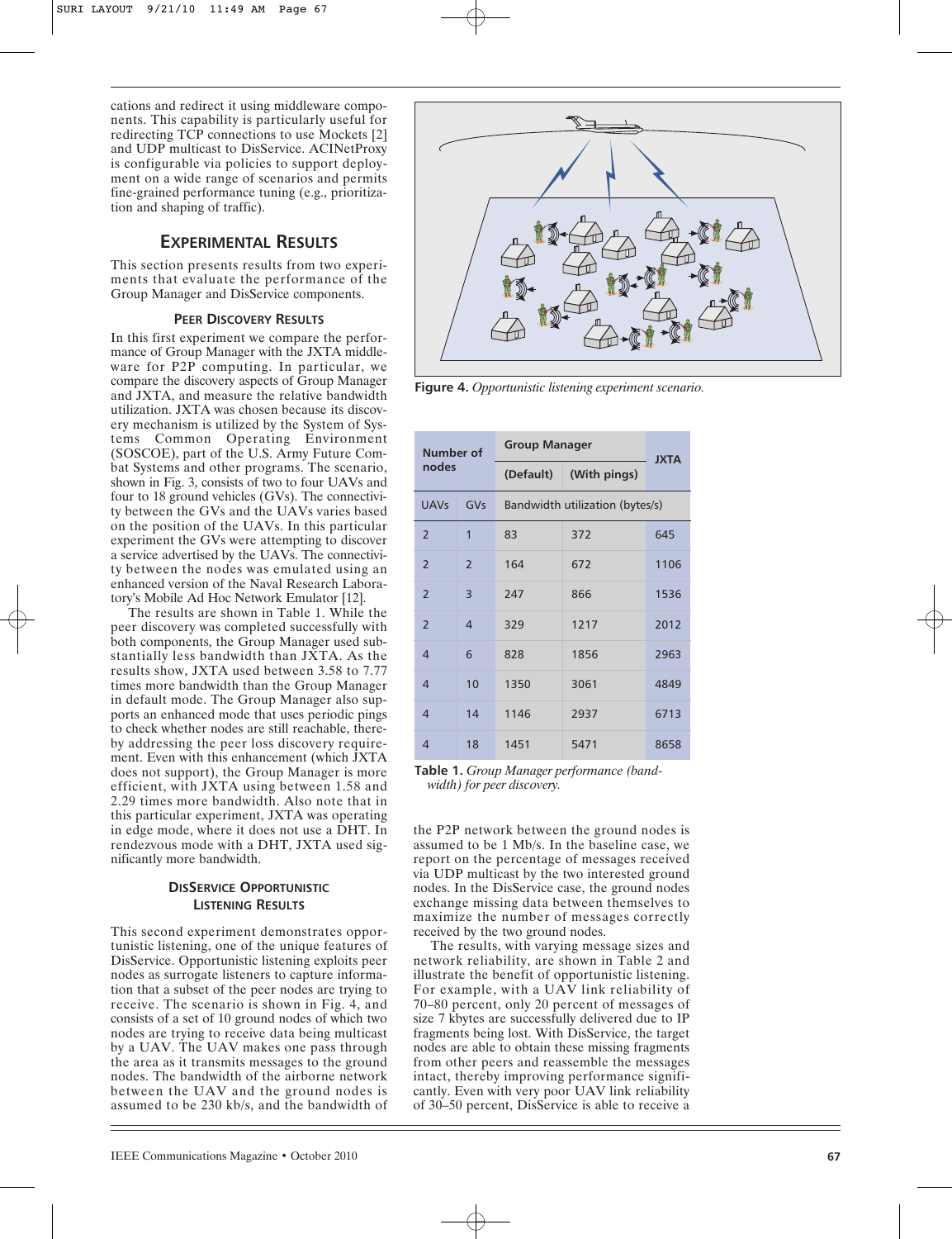| <b>UAV</b> link<br>reliability | <b>Ground net</b><br>reliability | Msg size | <b>Msgs sent</b> | <b>Msgs received</b> |                   | <b>Success rate</b> |                   | <b>DisService P2P</b> |
|--------------------------------|----------------------------------|----------|------------------|----------------------|-------------------|---------------------|-------------------|-----------------------|
|                                |                                  | (bytes)  |                  | <b>Multicast</b>     | <b>DisService</b> | <b>Multicast</b>    | <b>DisService</b> | overhead (bytes/Msg)  |
| 70% to<br>80%                  | 80%                              | 1024     | 1390             | 820.6                | 1357.2            | 59.06%              | 97.68%            | 101                   |
|                                |                                  | 7168     | 203              | 31.9                 | 202.5             | 15.75%              | 100.00%           | 44,518                |
|                                |                                  | 15,360   | 96               | 4.5                  | 96.0              | 4.69%               | 100.00%           | 69,938                |
|                                |                                  | 35,840   | 41               | 0.0                  | 41.0              | $0.00\%$            | 100.00%           | 174,163               |
| 30% to<br>50%                  | 80%                              | 1024     | 1377             | 590.6                | 1367.3            | 42.89%              | 99.30%            | 14,380                |
|                                |                                  | 7168     | 200              | 2.0                  | 193.0             | 1.00%               | 96.50%            | 62,139                |
|                                |                                  | 15,360   | 91               | 0.0                  | 89.3              | $0.00\%$            | 98.13%            | 135,077               |
|                                |                                  | 35,840   | 41               | 0.0                  | 34.0              | $0.00\%$            | 82.93%            | 368,985               |

**Table 2.** *DisService opportunistic listening performance.*

large percentage of the messages. We also report on the P2P traffic exchanged between the ground nodes as they reconstruct the messages, which could be regarded as overhead. As the results show, the overhead per message is quite high, especially as the size of the messages increases and the reliability decreases. However, this communication takes place over the P2P ground network, which has higher capacity and is less congested. Furthermore, we expect to optimize this bandwidth utilization in the near future.

# **CONCLUSIONS**

Our experiences have led us to study how to realize robust and efficient applications and services for tactical edge networks. We have observed that the nature and characteristics of tactical networks, combined with the requirements of network-centric warfare present a compelling case for P2P systems. We then distilled these experiences into a set of technical requirements that must be addressed to develop effective P2P systems for tactical environments. Following these guidelines, we have developed the Group Manager and DisService components of the Agile Computing Middleware, which realize P2P discovery and information dissemination. We have tested those components in the context of several experiments and exercises that allowed us to verify the soundness as well as the effectiveness of the P2P approach. We continue to enhance the Agile Computing Middleware and conduct further experiments. Future work includes optimizing DisService, comparing with reliable multicast approaches, as well as comparing opportunistic listening with forward error correction. We hope that this article will motivate and guide the development of future P2P systems for tactical networks.

#### **ACKNOWLEDGMENTS**

This research was sponsored in part by the U.S. Army Research Laboratory under Cooperative Agreement W911NF-04-2-0013, by the U.S. Army Research Laboratory under the Collaborative Technology Alliance Program, Cooperative Agreement DAAD19-01-2-0009, by the Air Force Research Laboratory under Cooperative Agreement FA8750-06-2-0064, and by the Office of Naval Research under grant N000140910012. Figure 1 is courtesy of William Howell, Florida Institute for Human and Machine Cognition.

#### **REFERENCES**

- [1] X. Shen *et al*., *Handbook of Peer-to-Peer Networking*, Springer, 2009.
- [2] N. Suri *et al*., "Communications Middleware for Tactical Environments: Observations, Experiences, and Lessons Learned," *IEEE Commun. Mag*., vol. 47, no. 10, Oct. 2009, pp. 56–63.
- [3] B. Traversat *et al*., "Project JXTA 2.0 Super-Peer Virtual Network," Sun Microsystems, Inc. tech. rep., 2003;
- http://research.sun.com/spotlight/misc/jxta.pdf
- [4] IETF Zeroconf Working Group; http://www.zeroconf.org [5] XMPP Standards Foundation; http://xmpp.org/
- [6] J. Rosenberg *et al*., "SIP: Session Initiation Protocol," RFC 3261, June 2002;
- http://www.rfc-editor.org/rfc/rfc3261.txt
- [7] The UPnP Forum; http://www.upnp.org
- [8] K. Lund *et al*., "Using Web Services to Realize Service Oriented Architecture in Military Communication Networks," *IEEE Commun. Mag*., vol. 45, no. 10, Oct. 2007, pp. 47–53.
- [9] D. Galatopoullos, D. Kalofonos, and E. Manolakos, "A P2P SOA Enabling Group Collaboration through Service Composition," *Proc. ICPS '08*, Sorrento, Italy, July 6–10, 2008.
- [10] N. Suri, "Dynamic Service-Oriented Architectures for Tactical Edge Networks," *Proc. 4th Wksp. Emerging Web Services Tech. '09*, Nov. 2009, pp. 3–10.
- [11] N. Suri *et al*., "An Adaptive and Efficient Peer-to-Peer Service-Oriented Architecture for MANET Environments with Agile Computing," *Proc. 2nd IEEE ACNM '08*, Salvador de Bahia, Brazil, Apr. 7–11, 2008, pp. 364–71.
- [12] Mobile Ad Hoc Network Emulator (MANE);

http://cs.itd.nrl.navy.mil/work/mane/index.php

#### **BIOGRAPHIES**

NIRANJAN SURI [M] (nsuri@ihmc.us) is a research scientist at the Florida Institute for Human and Machine Cognition (IHMC). He received his Ph.D. in computer science from Lancaster University, England, and his M.Sc. and B.Sc. in computer science from the University of West Florida, Pensacola. His current research activity is focused on the notion of agile computing, which supports the opportunistic discovery and exploitation of resources in highly dynamic networked environments. His other research interests include coordination algorithms, distributed systems, net-